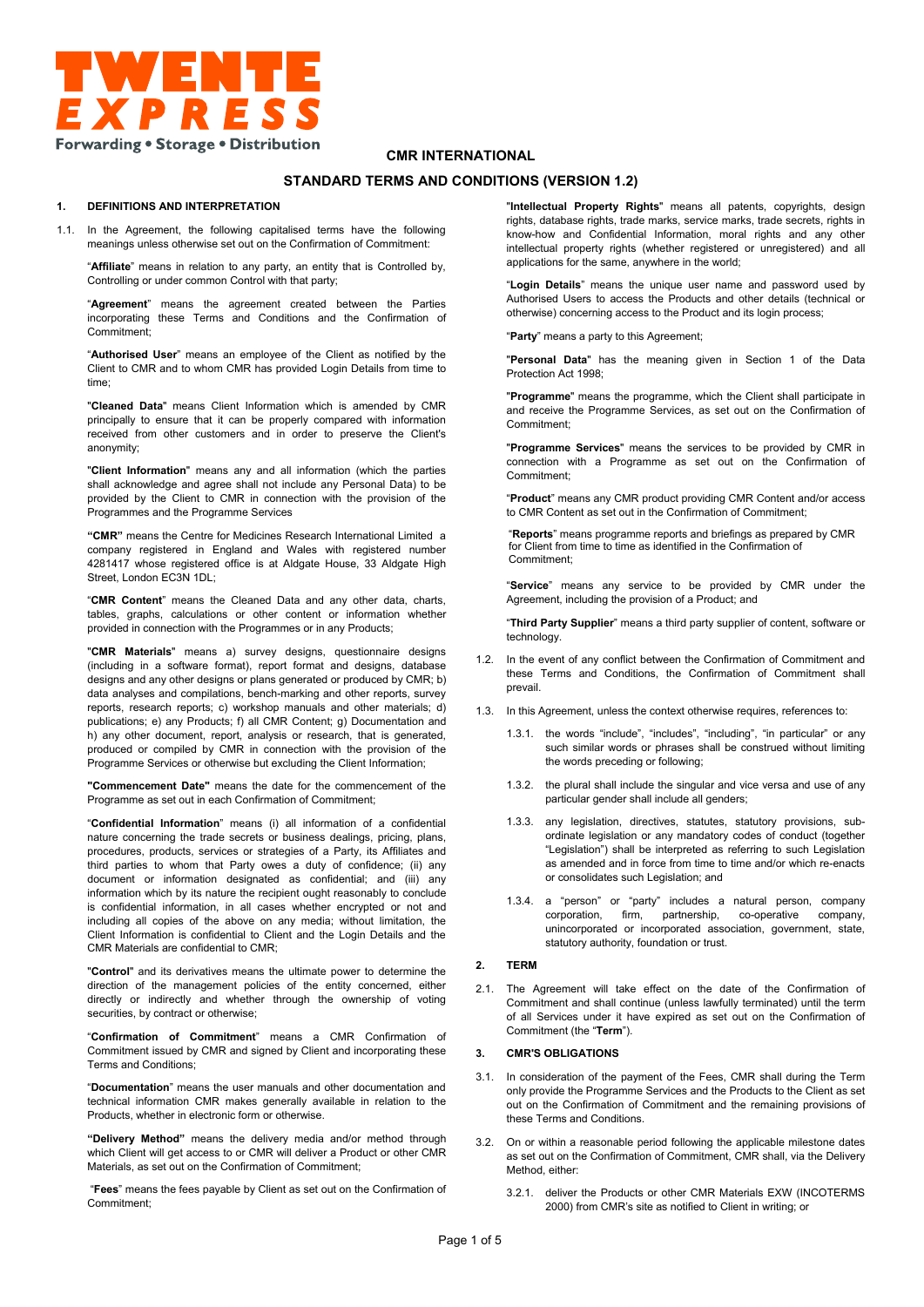- 3.2.2. where access to the Products is provided online, issue the applicable Login Details to Client to allow its Authorised Users to access the Products.
- 3.3. The Products shall be deemed accepted on delivery in accordance with Clause 3.2. Within thirty (30) days of delivery of the Products, Client shall notify CMR in writing of any defective media or inability to access the Products. CMR shall replace, without charge, any defective media or reissue Login Details where such faults are unrelated to misuse by Client.
- 3.4. Where the Confirmation of Commitment identifies that CMR will host a Product, CMR:
	- 3.4.1. shall make the Product available to Authorised Users via an Internet website hosted and maintained by CMR (or by a third party on CMR's behalf) and accessible at a URL to be notified by CMR to Client from time to time provided that such Authorised Users are authenticated by providing the correct Login Details;
	- 3.4.2. may suspend access to the Product in order to perform maintenance, network upgrades or other work related to the host site and, where reasonably practicable, will provide reasonable advance notice to Client of such suspension; and
	- 3.4.3. shall use commercially reasonable endeavours to: (i) maintain adequate server capacity and adequate internet connection bandwidth to the location where CMR hosts its servers, in each case, to provide Authorised Users with reasonable access to the Product; (ii) make the Product available to Authorised Users on a twenty-four (24) hour per day basis, except in the event of scheduled maintenance; and (iii) restore access to the Product in the event of an unscheduled interruption or suspension of the service.
- 3.5. CMR may change the format or nature of the Products at any time provided that any such changes shall have no material adverse effect on Client's reasonable use of the Products and shall provide Client with as much prior notice as is reasonably practicable of any such changes.
- 3.6. CMR shall use commercially reasonable endeavours to provide technical support to Authorised Users during CMR's standard support hours, unless otherwise set out on the Confirmation of Commitment.

# **4. CLIENT'S OBLIGATIONS**

- 4.1. Client shall provide CMR with the Client Information within the timeframe and in the format reasonably required by CMR or as stipulated in the Programme together with such other information and assistance as CMR reasonably requires in order to provide the Programme Services.
- 4.2. The Client acknowledges that CMR will place reliance on the Client Information provided by the Client and that CMR shall not be obliged to make full and detailed enquiries as to its accuracy or completeness even in circumstances where CMR elects in its discretion to prepare Cleaned Data. The Client shall use all reasonable endeavours to ensure that Client Information supplied to CMR is accurate and complete.
- 4.3. The Client acknowledges and agrees that if during the period of any Programme, the Client merges with a third party, is acquired by a third party or acquires a third party which third party is in each case an existing CMR customer, the Programme shall continue for its full current cycle.
- 4.4. The Client shall not provide to CMR any data or document which contains Personal Data.

### **5. FEES AND PAYMENT**

- 5.1. Client shall pay to CMR in accordance with the payment provisions set out on the Confirmation of Commitment: (i) the Fees; and (ii) any travel costs and other expenses incurred by CMR in performing the Services as set out in the Confirmation of Commitment or as otherwise agreed by Client.
- 5.2. Invoiced amounts shall be payable without deduction (whether by way of set-off, counterclaim or otherwise) within thirty (30) days of Client's receipt of the relevant invoice from CMR ("**Due Date**"). Unless otherwise stated on the Confirmation of Commitment, all payments shall be made in pounds sterling. Unless Client has provided CMR prior written notice of any purchase order number or other reasonable information that it requires to be referenced in an invoice submitted by CMR under the Agreement, Client shall not withhold any payment due under or reject any invoice submitted by CMR under this Agreement because CMR has failed to provide that information in its invoice.
- 5.3. All Fees shall be exclusive of any and all charges imposed by a government or other third party ("**Tax**"), including any consumption, sales or value-added taxes and any import or export fees or charges which shall be payable by Client in addition to the Fees. If Client is obliged to withhold or deduct any portion of the Fees, then CMR shall be entitled to receive from Client such amounts as will ensure that the net receipt, after Tax, to

CMR in respect of the Fees is the same as it would have been were the payment not subject to the Tax.

- 5.4. Without prejudice to any other rights or remedies that CMR may have, CMR reserves the right to charge interest and Client shall pay such interest on any outstanding amounts after their Due Date, with effect from the Due Date until the date of receipt by CMR of cleared funds in full at the monthly rate of 1.5% (or the highest amount permitted by applicable Legislation, which ever is less). Such interest shall accrue on a daily basis both before and after judgment.
- 5.5. On providing Client with reasonable prior written notice, CMR shall have the right, either directly or through a third party auditor and not more than once every 12 months, to conduct an audit during Client's normal business hours to verify that the Products are being used in a manner consistent with the provisions of this Agreement. Client shall co-operate with and provide such applicable information as is reasonably requested by CMR (or its third party auditor) for the purposes of carrying out the audit. Without prejudice to CMR's other rights or remedies, if CMR or its third party auditor determine that Client is using the Products in a manner inconsistent with the provisions of this Agreement, Client shall (i) immediately cease such inconsistent use or, upon written agreement between the Parties, pay to CMR additional Fees sufficient to permit such use, and (ii) reimburse CMR for the cost of such audit.

### **6. INTELLECTUAL PROPERTY RIGHTS**

- 6.1. Any Intellectual Property rights in the Client Information other than the Cleaned Data remain the property of the Client. The Client hereby grants to CMR a non-exclusive, world-wide, perpetual, royalty-free licence to use, copy, amend and/or disclose (and permit any third party to perform such acts) the Client Information, to the extent only that such information is contained in the Cleaned Data, for any purpose provided that CMR shall have no right to distribute or otherwise make available the Client Information independently.
- 6.2. Any Intellectual Property rights in the CMR Materials shall belong to CMR and the parties agree that the Cleaned Data shall be owned by CMR. The Client shall execute all such deeds and documents and perform all such acts as CMR may reasonably require to transfer to, or confirm the rights and benefits agreed to be granted to, CMR pursuant to this Clause 6.2.

# **7. RIGHTS OF USE OF THE CMR MATERIALS**

- 7.1. Subject always to payment by the Client of the Fees, CMR grants to Client a limited, non-exclusive, non-transferable right during the Term to use the CMR Materials on the terms set out in Clauses 7.2 and 7.3 below.
- 7.2. In relation to each Product, the Authorised Users shall be entitled to use the Product for which he or she is licensed solely for:
	- 7.2.1. accessing, downloading, using, adapting, modifying and/or printing reasonable amounts of the CMR Content (but not all or substantially all of the records unless expressly consented to by CMR) as reasonably required for his or her own work use and Client's internal business purposes; and
	- 7.2.2. distribute CMR Content in the Products to other Authorised Users having equivalent rights to independently access such CMR Content under this Agreement.
- 7.3. The employees of Client and its Affiliates, may during the Term:
	- 7.3.1. use the CMR Materials produced for it by CMR in connection with the Programme Services as the Client sees fit in connection with its business and shall be entitled to copy and distribute the same as it wishes for use within the Client and its Affiliates.
	- 7.3.2. disclose the CMR Materials to third party consultants or advisors (other than consultants or advisors that are competitors of CMR), provided such third parties are first informed in writing by Client that the CMR Materials are confidential to CMR and should not be used or disclosed by the third party save for the legitimate business purposes being requested by the Client;
	- 7.3.3. include extracts from the CMR Materials on its web-site, in its annual report or in the other documents prepared by it which are intended for publication provided that such extracts are not modified.
	- 7.3.4. distribute limited, specifically relevant portions of the CMR Materials for interactions with (i) government regulatory agencies; or (ii) third parties for the purpose of representing or advising Client during litigation or other procedures for the application, renewal, extension or enforcement of Intellectual Property Rights, in either case in connection with Client's products or services;

and provided that the source of such CMR Materials is duly acknowledged and the following notice is included where the CMR Content is reproduced: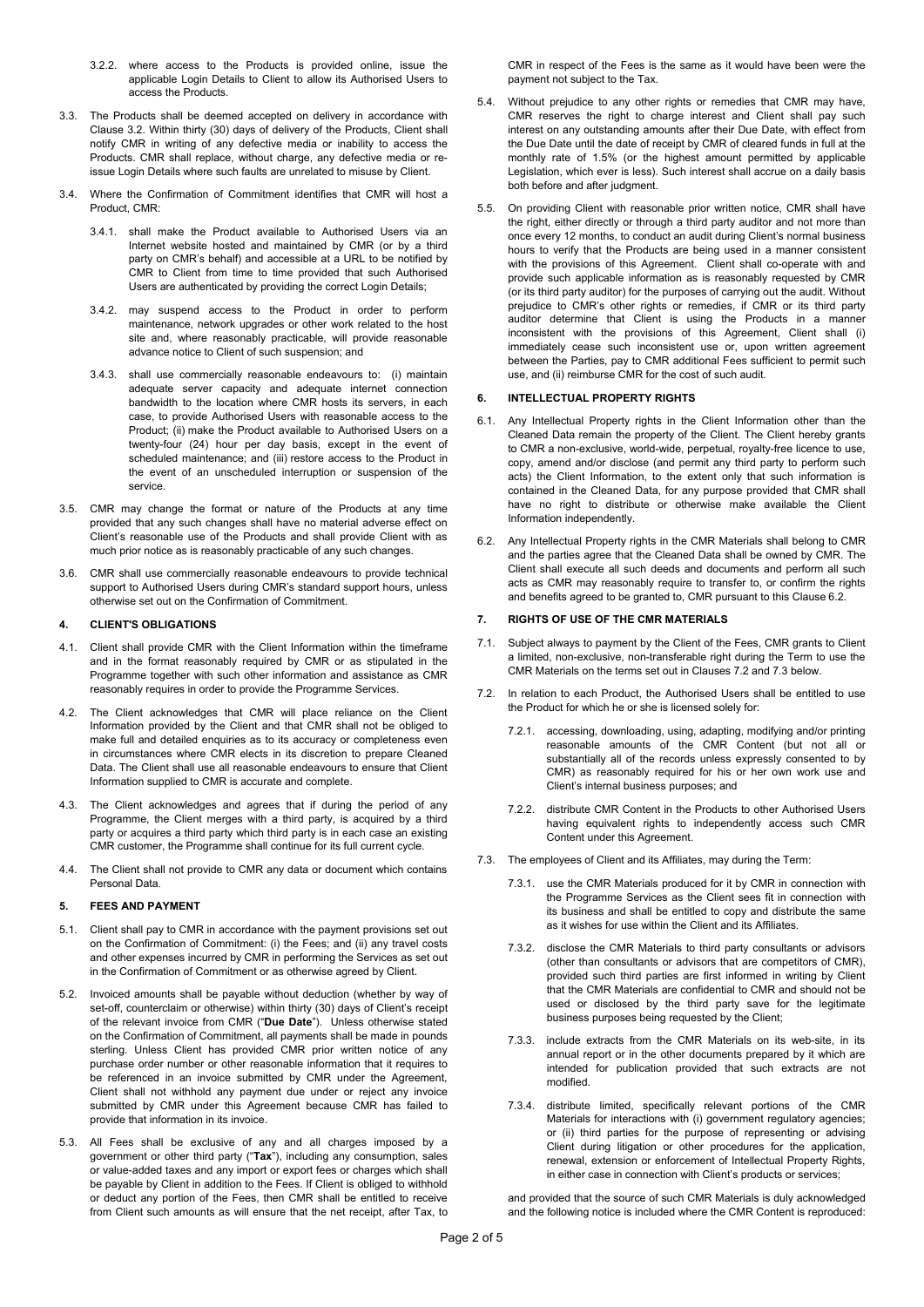"This material is reproduced under a license from CMR International, a Thomson Reuters business. You may not copy or re-distribute this material in whole or in part without the written consent of CMR International<sup>'</sup>

## **8. RESTRICTIONS ON USE OF THE CMR MATERIALS**

- 8.1. Without prejudice to the other sections of this Agreement, each party agrees not to publish or otherwise make available any of the Cleaned Data or any of the information or data contained in the CMR Materials until twelve (12) months following the end of the year to which the data relates or where specific publication or dissemination instructions have been issued with the Programme. Nothing in this Clause 8.1 shall be deemed to restrict or prevent Client's use of its Client Information or CMR's ability to provide the CMR Materials to other participants of the relevant Programmes.
- 8.2. Without prejudice to Clause 8.1 and notwithstanding Clause 7.3 above, Client agrees that it will not publish or otherwise disclose any of the information or data contained in the CMR Materials, without the prior written permission of CMR.
- 8.3. Client undertakes not to, and to procure that its Affiliates and its and their employees will not:
	- 8.3.1. translate, modify, reverse engineer, decompile, disassemble, sublicense, sell or distribute any CMR Materials other than to the extent that they are expressly licensed to do so under Clauses 7 above or otherwise as expressly permitted by law, where such rights cannot be modified by agreement;
	- 8.3.2. (i) create derivative databases or other works whether using all or some of the CMR Materials; or (ii) otherwise use the CMR Materials (or any portion or derivation of the CMR Materials) in any product or service;
	- 8.3.3. use the CMR Materials, directly or indirectly, on a time sharing, remote job entry or service bureau basis or otherwise for the benefit of any third party, except, where applicable, Client Affiliates;
	- 8.3.4. use the CMR Materials in breach of the Agreement;
	- 8.3.5. disclose the Login Details to any third party or allow third parties to use the Login Details to access the Products (whether on the Authorised User's behalf or otherwise);
	- 8.3.6. create a denial of service, hack into, make unauthorized modifications of or otherwise impede the Product, whether by the use of malware or otherwise, intercept the communications of others using the Product or falsify the origin of Client's or the Authorised User's (as applicable) communications or attempt to do any of the foregoing;
	- 8.3.7. use the Products for any illegal or injurious purpose or to publish, post, distribute, receive or disseminate defamatory, infringing, obscene, or other unlawful material or to threaten, harass, stalk, spam, abuse, or otherwise violate the legal rights (including without limitation rights of privacy and publicity) of others;
	- 8.3.8. use the CMR Materials: (i) for any medical diagnosis or treatment purpose; or (ii) to create an index if that index will be used as a tradable instrument in the nature of a security; or
	- 8.3.9. redistribute any of the CMR Materials to any competitor of CMR or Thomson Reuters.
- 8.4. Client shall ensure that the Login Details as provided to the Authorised Users are not transferred from one individual to another.
- 8.5. Client acknowledges that the CMR Materials do not constitute a recommendation to buy or sell securities of any kind and that in providing the CMR Materials to Client, CMR has not undertaken any liability or obligation relating to the purchase or sale of any securities for or by Client or the provision of investment advice in relation to such purchase or sale.
- 8.6. Client shall notify CMR promptly upon becoming aware of any unauthorized disclosure, use or copying of the CMR Materials.

# **9. CONFIDENTIAL INFORMATION**

- 9.1. Each Party (the "**Receiving Party**") shall keep any Confidential Information received from or belonging to the other or its Affiliates (the "**Disclosing Party**") secret and shall not:
	- 9.1.1. disclose such Confidential Information to anyone except to those of its employees, contractors or agents who are bound by confidentiality obligations, for internal use only where disclosure is necessary to perform its obligations or exercise its rights under this Agreement; or
- 9.1.2. use such Confidential Information other than to perform its obligations or exercise its rights under this Agreement without the prior written consent of the Disclosing Party.
- 9.2. Clause 9.1 shall not apply to any Confidential Information to the exten that:
	- 9.2.1. it is or becomes generally and freely available to the public through no fault of the Receiving Party or its employees contractors or agents; or
	- 9.2.2. it can be shown to have been independently originated by the Receiving Party or communicated to it by a third party on a nonconfidential basis provided that such third party did not breach a confidentiality obligation in making such communication to the Receiving Party.
- 9.3. In the event that the Receiving Party becomes legally compelled (or requested by an applicable regulatory body) to disclose any Confidential Information, the Receiving Party will provide the Disclosing Party with prompt written notice (unless legally prohibited) so that the Disclosing Party may either: (i) seek an order preventing disclosure or such other appropriate remedy (and if the Disclosing Party seeks such an order or remedy, the Receiving Party will provide such cooperation as the Disclosing Party reasonably requests); and/or (ii) waive compliance with the provisions of this clause 9. In the event that such an order or other remedy is not obtained, or if the Disclosing Party waives compliance with the provisions of this clause 9, the Receiving Party will furnish only that portion of the Confidential Information which is legally required (in the reasonable opinion of its legal counsel).

## **10. WARRANTIES**

- 10.1. CMR warrants that it has the right to grant all licenses granted under this Agreement.
- 10.2. CMR warrants that it will provide the Services in accordance with industry standards using personnel having reasonably appropriate skills experience, qualifications and knowledge.
- 10.3. Each Party warrants to the other that it has authority to enter into this Agreement and that the entering into this Agreement and the performance of its obligations under it will not violate any applicable Legislation.
- 10.4. Except as set out in this Agreement, all warranties, terms and conditions whether implied by statute, common law or otherwise, are excluded to the fullest extent permitted by law, including warranties of merchantability non-infringement AND fitness for a particular purpose.
- 10.5. CMR makes no warranty or representation as to the accuracy, completeness or correctness of any Products or as to any Services being uninterrupted or error free or that all errors in the Products will be corrected. In particular, CMR, its Affiliates and Third party Suppliers will not be liable for (i) any corruption, alteration, damage, loss or mistransmission (as applicable) of Client's or any third party's data, software hardware or systems; and (ii) loss or damage resulting from the inadequacy of security of data during transmission via public electronic communications networks or facilities.
- 10.6. The Client acknowledges that CMR's sources are third parties providing information CMR is unable to check or validate and confirms that it intends to utilise CMR's services provided pursuant to this Agreement to give it  $\varepsilon$ general indication of its performance relative to others in the industry and will act only based on this information when taken in conjunction with other information either prepared by the Client itself or by a third party and the Client agrees that CMR shall have no responsibility for any and all liability, loss, damage, cost and expense whatsoever which the Client may incur or suffer as a result of any reliance by the Client on any conclusion or information contained in any CMR Materials.
- 10.7. The Products may contain links to Internet sites operated by third parties. Where such links exist they are provided for Client's convenience only. CMR does not control such Internet sites and is not responsible for their content. CMR's inclusion of links to such Internet sites does not imply any endorsement of the material on such Internet sites or any association with their operators and CMR makes no warranties in respect of such Interne sites.

#### **11. INDEMNITY**

- 11.1. Subject to clause 11.2:
	- 11.1.1. CMR shall defend, indemnify and hold Client harmless from and against any third party claim arising as a result of CMR's breach of the warranty at clause 10.1.
	- 11.1.2. Client shall defend, indemnify and hold CMR, its Affiliates and Third Party Suppliers harmless from and against any claim agains it or them: (i) that its or their use of any Client Information infringes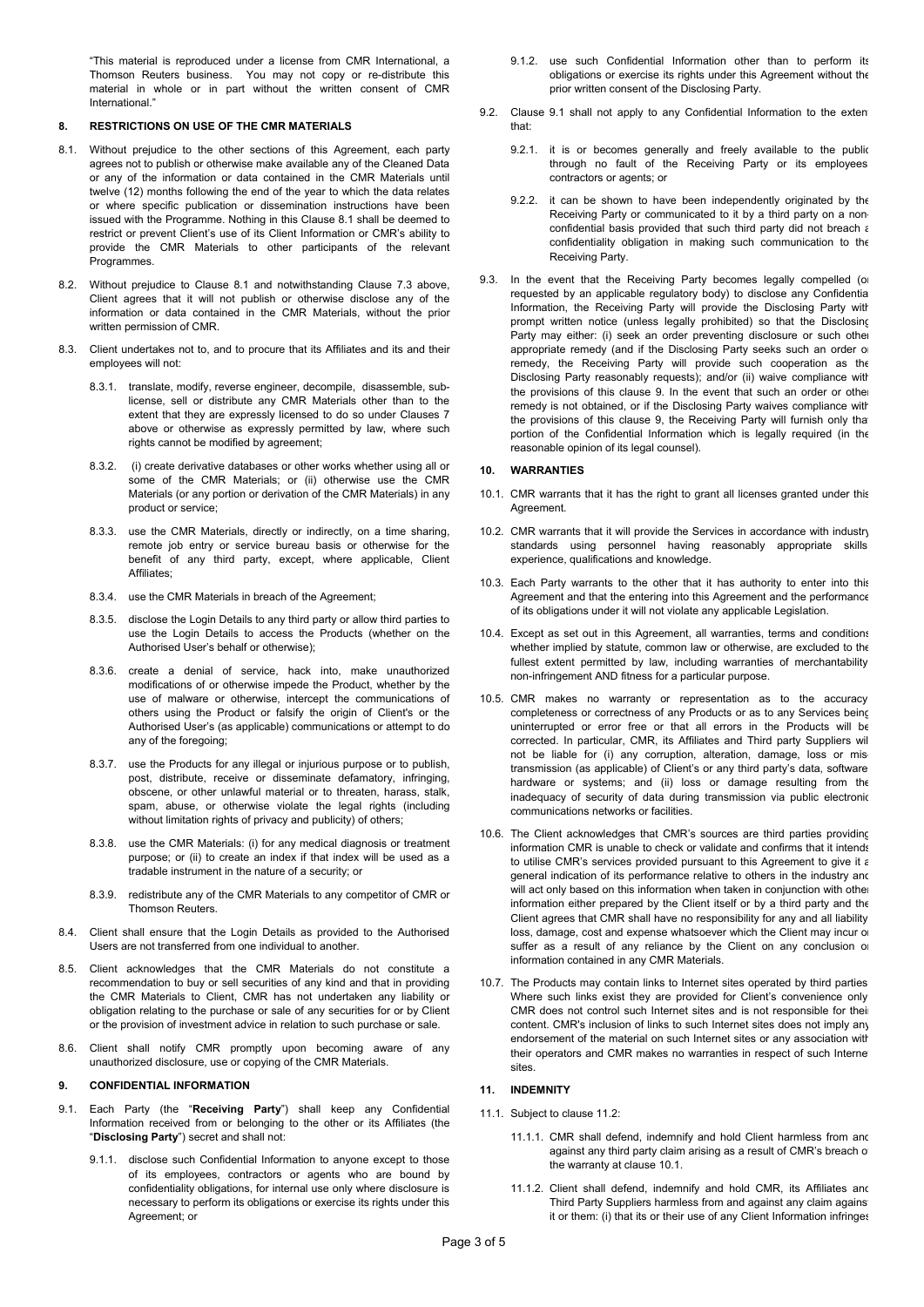third party Intellectual Property Rights; (ii) subject to Clauses 10.1 and 11.1.1, arising out of or in connection with Client's or any of its Affiliates or its or their employees, agents or representatives use of the Products.

- 1.2. A Party seeking to rely on an indemnity under clause 11.1.1 or clause 11.1.2 ("**Claiming Party**") may only make a claim under the relevant indemnity provided that it: (i) shall promptly notify the other party ("**Indemnifying Party**") of any such claim; (ii) does not, without the Indemnifying Party's written consent, do or omit to do anything, or make any admission, which materially prejudices the Indemnifying Party's defence of such claim; and (iii) takes all reasonable steps to mitigate any loss or damage to the third party claimant.
- 11.3. In the event an injunction is sought or obtained against Client, CMR may, at its sole option and expense: (a) procure for Client the right to continue receiving the affected Product; (b) replace or modify the affected Product so that it does not infringe; or (c) terminate this Agreement in respect only of the affected Product and pay to Client a pro-rata refund of the Fees allocable for such Product for the period from the End Date to the end of the pre-paid period (if any).
- 11.4. CMR's obligations under Clauses 11.1 and 11.3 shall not apply in relation to any third party claim attributable to (i) use of the Products in a manner not authorized under this Agreement; (ii) use of the Products in combination with any third party items where such claim would not have arisen but for such combination; (iii) modification or alteration of the Products other than by CMR or its sub-contractors; or (iv) use of any version of the Products where a subsequent Update or Upgrade to that version has been generally released which avoids the alleged infringement.
- 11.5. This Clause 11 constitutes the entire liability of CMR, and Client's sole and exclusive remedy, with respect to any claims of infringement of third party rights.

### **12. EXCLUSION AND LIMITATION OF LIABILITY**

- 12.1. The provisions in this Agreement limiting or excluding liability do not apply to:
	- 12.1.1. death or personal injury resulting from negligence;
	- 12.1.2. breach of the obligations arising from Section 12 of the Sale of Goods Act 1979; or
	- 12.1.3. fraud or deceit.
- 12.2. Neither party will be liable to the other in contract, tort (including negligence) or otherwise for any indirect, special, punitive or consequential loss or damage arising out of or in connection with this Agreement and/or a Service however such indirect loss or damage may arise even if that party had been advised of the possibility of such indirect losses.
- 12.3. Each Party's liability which may arise out of or in connection with a Service and/or the Agreement, whether in contract, tort (including negligence) or otherwise, will, in respect of any incident, or series of connected incidents:
	- 12.3.1. In relation to a service, be limited to an amount equal to the Fees paid by Client for that Service; and
	- 12.3.2. unrelated to a Service, be limited to an amount equal to the aggregate fees paid under the Agreement,

in the twelve month period prior to the date of the incident (or the first such incident in the case of a series).

- 12.4. Clauses 12.1 and 12.3 shall:
	- 12.4.1. not apply in relation to: (i) each party's obligation to indemnify the other party arising under Clause 11; (ii) Client's obligations arising under Clause 5; or otherwise (iii) any liability arising out of or in connection with Client's infringement of any Intellectual Property Rights in the Products licensed by CMR under this Agreement; and
	- 12.4.2. subject to Clause 12.4.1, apply equally to CMR's Affiliates and Third Party Suppliers as if such third parties were CMR.
- 12.5. Client shall indemnify and hold harmless CMR, its Affiliates and Third Party Suppliers in respect of any liability suffered by CMR, its Affiliates or Third Party Suppliers (as applicable) as a result of a claim made against CMR, its Affiliates or Third Party Suppliers by any Affiliate of Client where such liability would be excluded or limited under this Agreement if such claims were made by Client.

#### **13. TERMINATION AND SUSPENSION**

13.1. The Client shall have the right to request CMR in writing to terminate a particular Programme before the end of its initial period and CMR shall within thirty (30) days of receipt of any such request either:

- 13.1.1. notify Client that CMR accedes to such request, and CMR shall accede to such request in the following circumstances, namely:
	- if CMR in its sole discretion is satisfied that notwithstanding the Customers withdrawal from the Programme in question (such that the Client will no longer make available Client Information for such Programme) the Programme remains viable; and
	- (b) if the Client pays CMR all Fees which would have been due under the Programme up until the end of the initial term; or
	- (c) by negotiation;

or

- 13.1.2. notify Client that such request is denied on grounds that the Client's withdrawal from the Programme will in CMR's opinion render the Programme non-viable.
- 13.2. Without prejudice to its other rights and remedies, either Party may terminate this Agreement or any Service (as applicable) with immediate effect by written notice to the other if the other Party is in material breach of the Agreement or its obligations in relation to a particular Service (as applicable) and either that breach is incapable of remedy or the Party in breach has failed to remedy the breach within thirty (30) days after receiving written notice requiring it so to remedy.
- 13.3. CMR may terminate the Agreement or, at its discretion, any Service with immediate effect if any organization which is a competitor of Thomson Reuters acquires Control of Client.
- 13.4. If at any time CMR for any reason decides to cease general provision of a Service, CMR may cancel that Service by providing not less than ninety (90) days' written notice to Client.
- 13.5. Upon termination or cancellation under clauses 13.3 or 13.4 respectively, CMR's sole liability to Client in respect of such cancellation shall be to refund the Fees.
- 13.6. Without prejudice to its other rights and remedies, CMR may suspend the provision of any Service: (i) if Client is in material breach of this Agreement, for the duration of such breach; and/or (ii) if CMR reasonably believes Client is in material breach of this Agreement, for the duration of CMR's investigation into whether such breach is occurring or has occurred. CMR shall notify Client in writing (including by email) of any temporary suspension, and the cause thereof, as soon as reasonably practicable.
- 13.7. If Client breaches any of the restrictions on use of Products set out in this Agreement or fails to pay any of the Fees when due, without limitation, such breach shall be deemed a material breach for the purposes of this Agreement.

# **14. CONSEQUENCES OF TERMINATION OR EXPIRY**

- 14.1. Upon termination or expiry of this Agreement ("**End Date**"):
	- 14.1.1. all licenses granted under this Agreement shall cease except those licenses which either expressly or by implication are intended to continue beyond the End Date;
	- 14.1.2. within thirty (30) days after the End Date, Client shall, and shall cause all Authorised Users to, erase or destroy all copies (in all formats and all media) of CMR's Confidential Information and any Products which are not provided on a perpetual license basis in Client's or Authorised Users' possession or control, and shall, on CMR's request, promptly deliver to CMR a written statement signed by an individual having sufficient authority and knowledge, certifying that such actions have been completed in accordance with this clause 14.1. For the avoidance of doubt all Reports provided to client by CMR and downloaded by Client shall be deemed to be licensed on a perpetual basis.
- 14.2. Upon cancellation of a Service the provisions of clause 14.1 shall apply in respect of that Service and the Products related to it (and "**End Date**" shall be taken to mean the date of cancellation of the applicable Service).
- 14.3. Clauses 1, 5, 9, 11, 12, 14 and 15 will survive termination or expiration of this Agreement for any reason.
- 14.4. Termination of this Agreement or cancellation or suspension of a Service will not affect any rights accrued at the date of expiry, termination, suspension or cancellation.

### **15. GENERAL**

15.1. Neither Party will be liable to the other for any failure or delay in the performance of its obligations under this Agreement (except for payment of money) due to circumstances beyond its reasonable control.